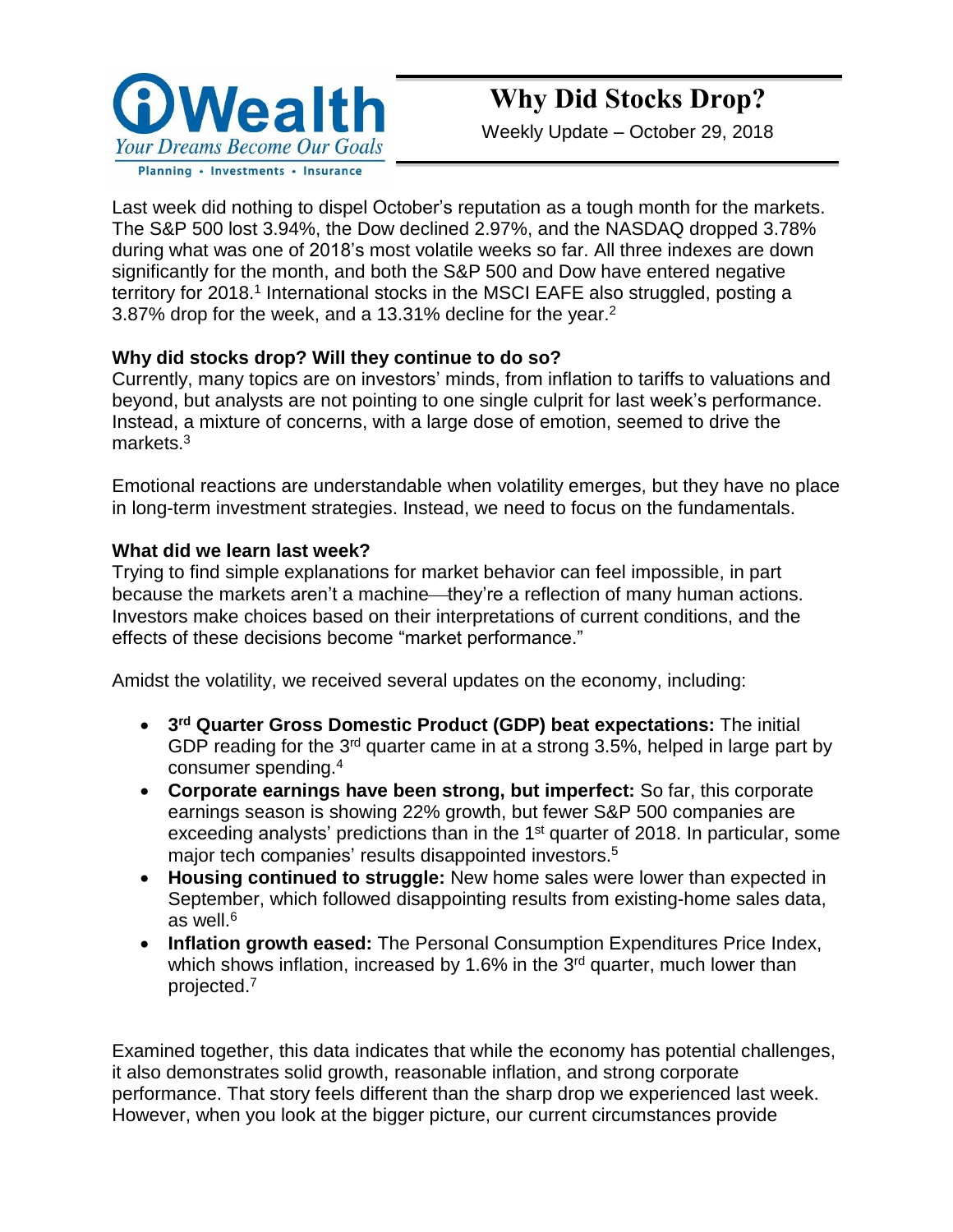another reminder that volatility is normal, and examining economic fundamentals is critical.

Still, risks exist, and in the coming weeks we will pay very close attention to data and performance. In particular, we will follow the Federal Reserve's comments and actions to see what may lie ahead for interest rates. In the meantime, please let us help answer your questions and address your concerns. We are here to help you pursue your goals, in every market environment.

#### **ECONOMIC CALENDAR**

**Monday:** Personal Income and Outlays

**Tuesday:** Consumer Confidence

**Wednesday:** ADP Employment Report

**Thursday:** PMI Manufacturing Index, ISM Manufacturing Index, Construction Spending, Jobless Claims

**Friday:** Employment Situation, Factory Orders

| DATA AS OF 10/26/2018        | 1 WEEK    | <b>SINCE 1/1/18</b> | 1 YEAR    | 5 YEAR   | 10 YEAR |
|------------------------------|-----------|---------------------|-----------|----------|---------|
| STANDARD & POOR'S 500        | $-3.94%$  | $-0.56%$            | 3.84%     | 8.60%    | 11.73%  |
| <b>DOW</b>                   | $-2.97\%$ | $-0.13%$            | 5.50%     | 9.66%    | 11.41%  |
| <b>NASDAQ</b>                | $-3.78%$  | 3.82%               | 9.31%     | 12.69%   | 16.53%  |
| <b>INTERNATIONAL</b>         | $-3.87%$  | $-13.31%$           | $-10.76%$ | $-1.18%$ | 4.57%   |
| DATA AS OF 10/26/2018        | 1 MONTH   | <b>6 MONTHS</b>     | 1 YEAR    | 5 YEAR   | 10 YEAR |
| <b>TREASURY YIELDS (CMT)</b> | 2.16%     | 2.47%               | 2.63%     | 2.91%    | 3.08%   |

Notes: All index returns (except S&P 500) exclude reinvested dividends, and the 5-year and 10-year returns are annualized. The total returns for the S&P 500 assume reinvestment of dividends on the last day of the month. This may account for differences between the index returns published on [Morningstar.com](http://morningstar.com/) and the index returns published elsewhere. International performance is represented by the MSCI EAFE Index. Past performance is no guarantee of future results. Indices are unmanaged and cannot be invested into directly.

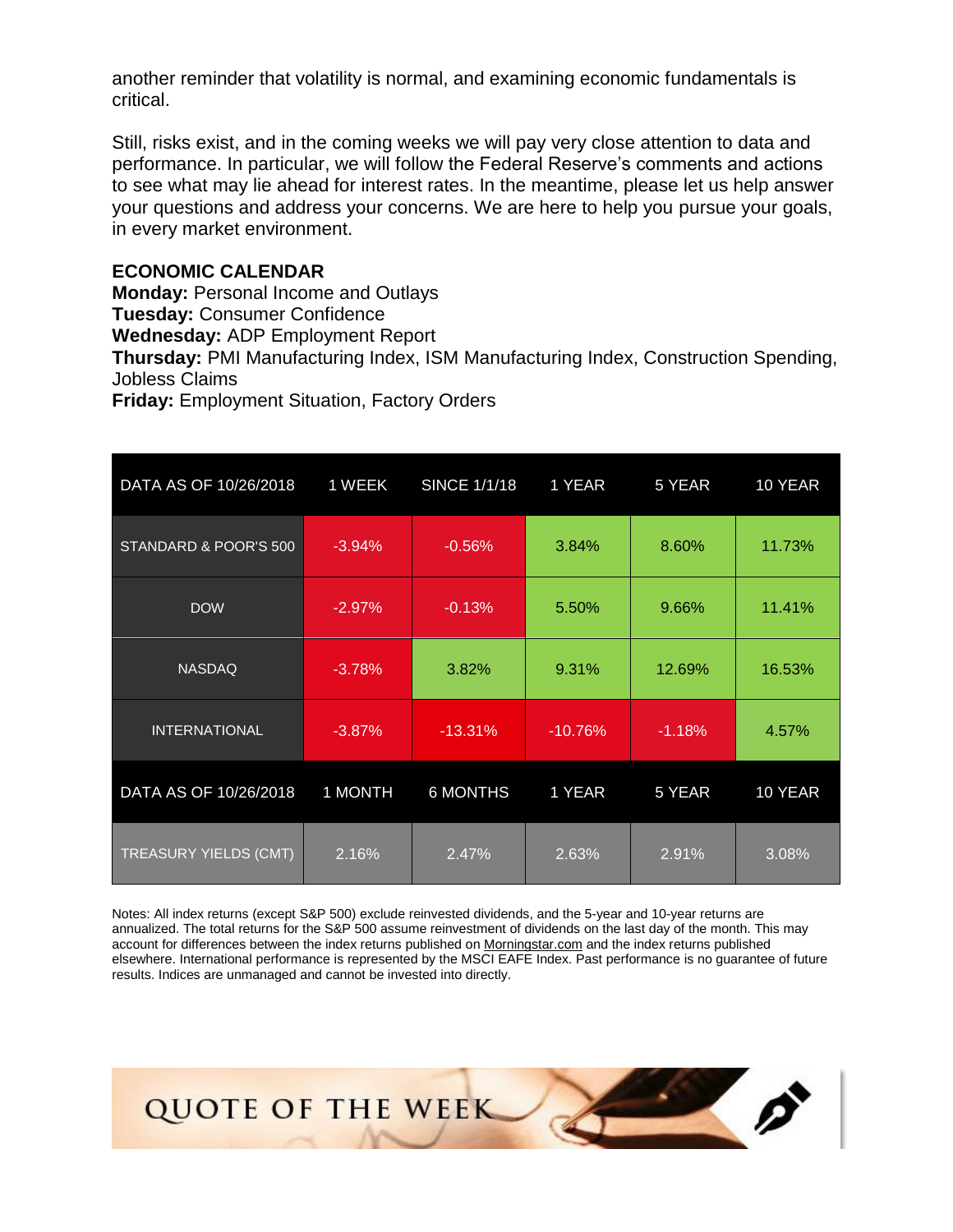*"Money won't create success, the freedom to make it will."* 

— *Nelson Mandela*



# **Arugula and Pear Salad with Toasted Walnuts**



Serves 4

## **Ingredients:**

- 1 tablespoon minced shallots
- 2 tablespoons extra virgin olive oil
- 2 tablespoons white wine vinegar
- ¼ teaspoon salt
- ¼ teaspoon Dijon mustard
- ⅛ teaspoon freshly ground black pepper
- 6 cups baby arugula leaves
- 2 Bosc pears, thinly sliced
- ¼ cup chopped walnuts, toasted

## **Directions:**

- 1. Mix the first six ingredients in a large bowl.
- 2. Stir the mix with a whisk.
- 3. Add arugula and pears to the bowl.
- 4. Toss to coat salad.
- 5. Sprinkle each serving with 1 tablespoon walnuts.

Recipe adapted from myrecipes<sup>8</sup>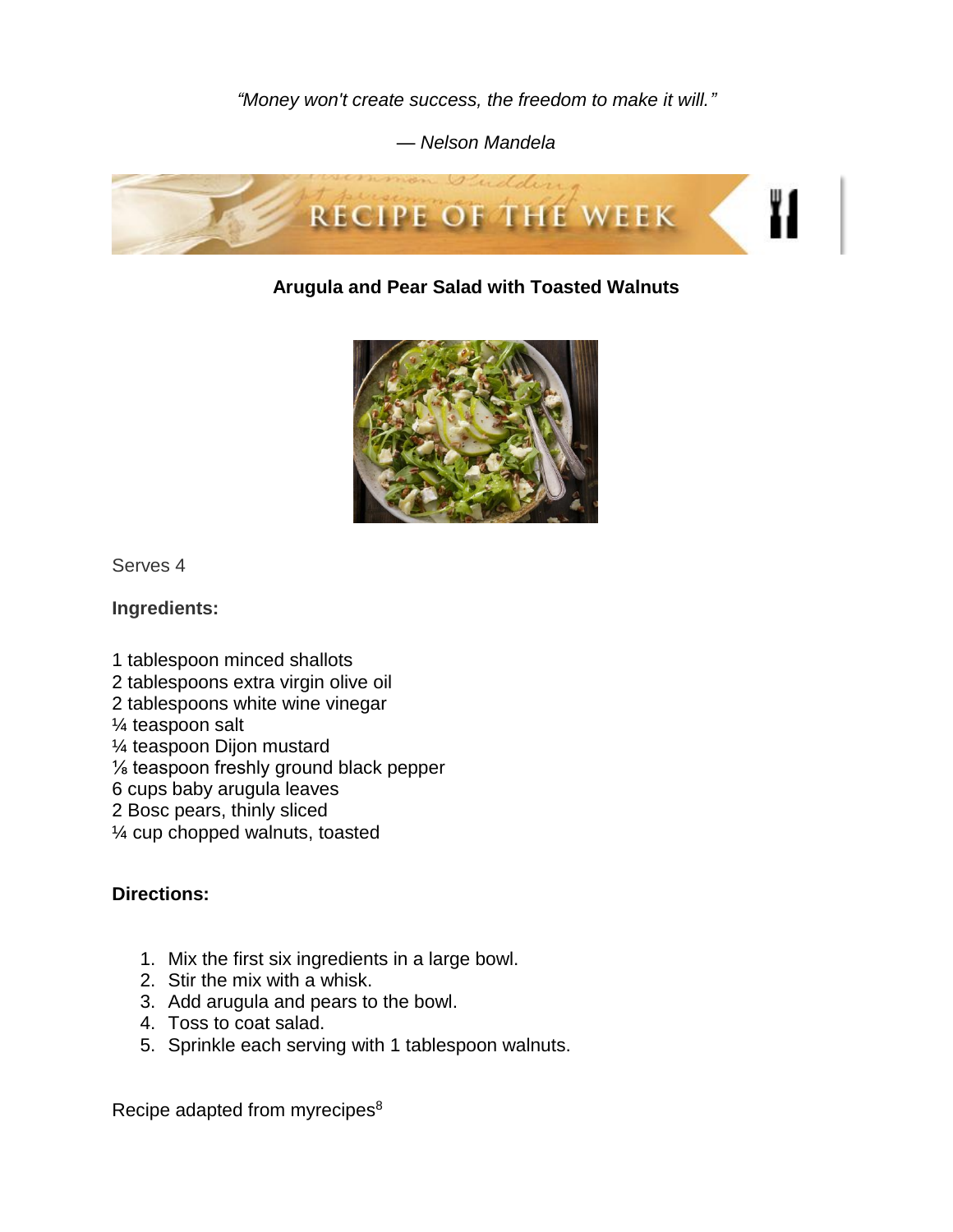

#### **Tax Preparers Should Watch for Signs of Information Theft**

If you're a tax preparer or professional, how do you detect theft? What are the subtle signs that indicate information has been stolen?

The IRS has joined forces with Security Summit to combat information and identify theft. State tax agencies, tax preparation firms, software developers, payroll and tax financial product processors, tax professional organizations, and financial institutions are part of Security Summit.<sup>9</sup>

Tax preparers may be unaware of client data theft until they discover fraudulent tax returns being filed in their clients' names. Safety experts urge preparers to protect client information by implementing strong security protections.

Here are some red flags for tax preparers of possible data theft:

- The IRS begins to reject clients' e-filed returns because a tax return with the same Social Security number has already been filed.
- The IRS sends authentication letters to clients who haven't filed returns. The letters include forms 5071C, 4883C, and 5747C.
- The IRS sends refunds to clients who haven't filed returns.
- The IRS sends tax transcripts to clients who haven't requested them.
- The IRS sends notices to clients who have created online services accounts that their accounts were accessed.
- The number of returns you filed with your Electronic Filing Identification Number is greater than the number of clients you have.
- You are getting responses to emails you either didn't send or don't recall sending.

Other details may apply, and you can find more information on the IRS website.

This information is not intended to be a substitute for specific individualized tax advice. We suggest that you discuss your specific tax issues with a qualified tax advisor.

Tip adapted from the IRS.gov<sup>10</sup>

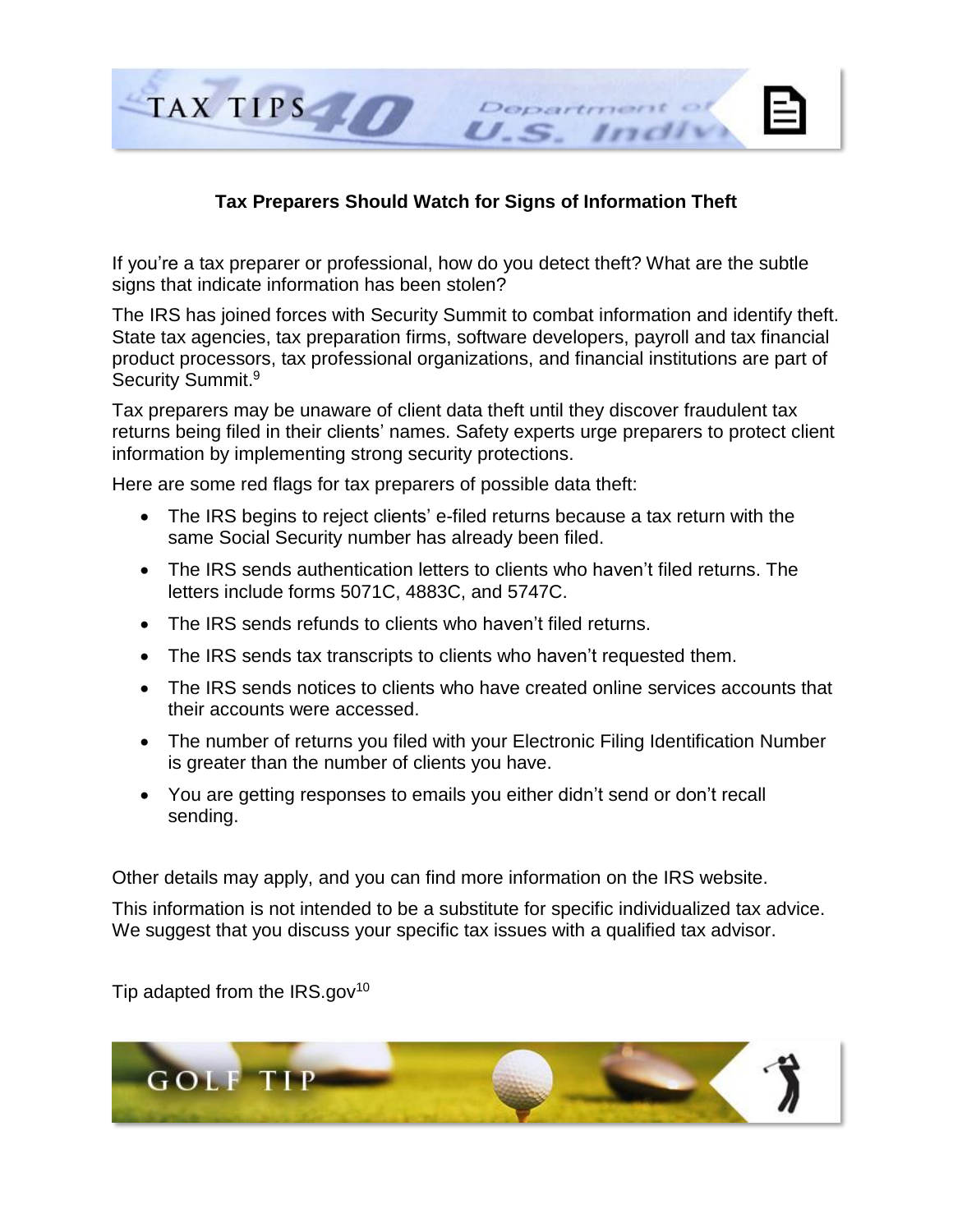The second-best place to have your ball land is on the green. The first favorite, obviously, is in the hole.

But along the way, you encounter water hazards, roughs, and sand bunkers that seem to attract far too many of your balls on the way across the fairway to the green.

So, what do you have to do to land in fewer traps and on more greens?

Here are some exercises to sharpen your skills to avoid those diversions:

- Maintain your angles: Try to keep your spine angle consistent throughout your swing.
- Backhand it: If you slice the ball, use the back of your glove or the back of your weaker hand to get a greater sense of control over your clubface. Hold the club with your glove (weaker) hand so that you can see the logo on the back of the glove. This establishes a stronger grip position.
- Attempt to point the logo on your glove toward the target as you swing the club. This will help straighten the slice.

Tip adapted from GolfDigest<sup>11</sup>



# **Taking a Look at Good Eye Care**

If you're reading this, you've probably come to the conclusion at some point how important your eye health is.

Seeing your health-care practitioner regularly will help you detect potential eye problems early, such as nearsightedness, farsightedness, presbyopia, and astigmatism.

Here are some common eye problems:

- **Watery eyes**: Your eyes attempt to wash out specks, such as dirt or dust. Once your eyes are able to remove the irritants, your eyes should stop watering.
- **Dry eyes**: Your eyes don't make enough tears. Windy weather or other underlying health issues may cause dry eyes. Normally, your eyes try to produce more tears to correct this.
- **Pinkeye**: One or both eyes look pink and may feel itchy. Infections or viruses often cause pinkeye. You may want to use antibiotic eye drops.
- **Blocked tear ducts**: Tear ducts can get clogged, which produce watery eyes. This can be caused by infections or injuries.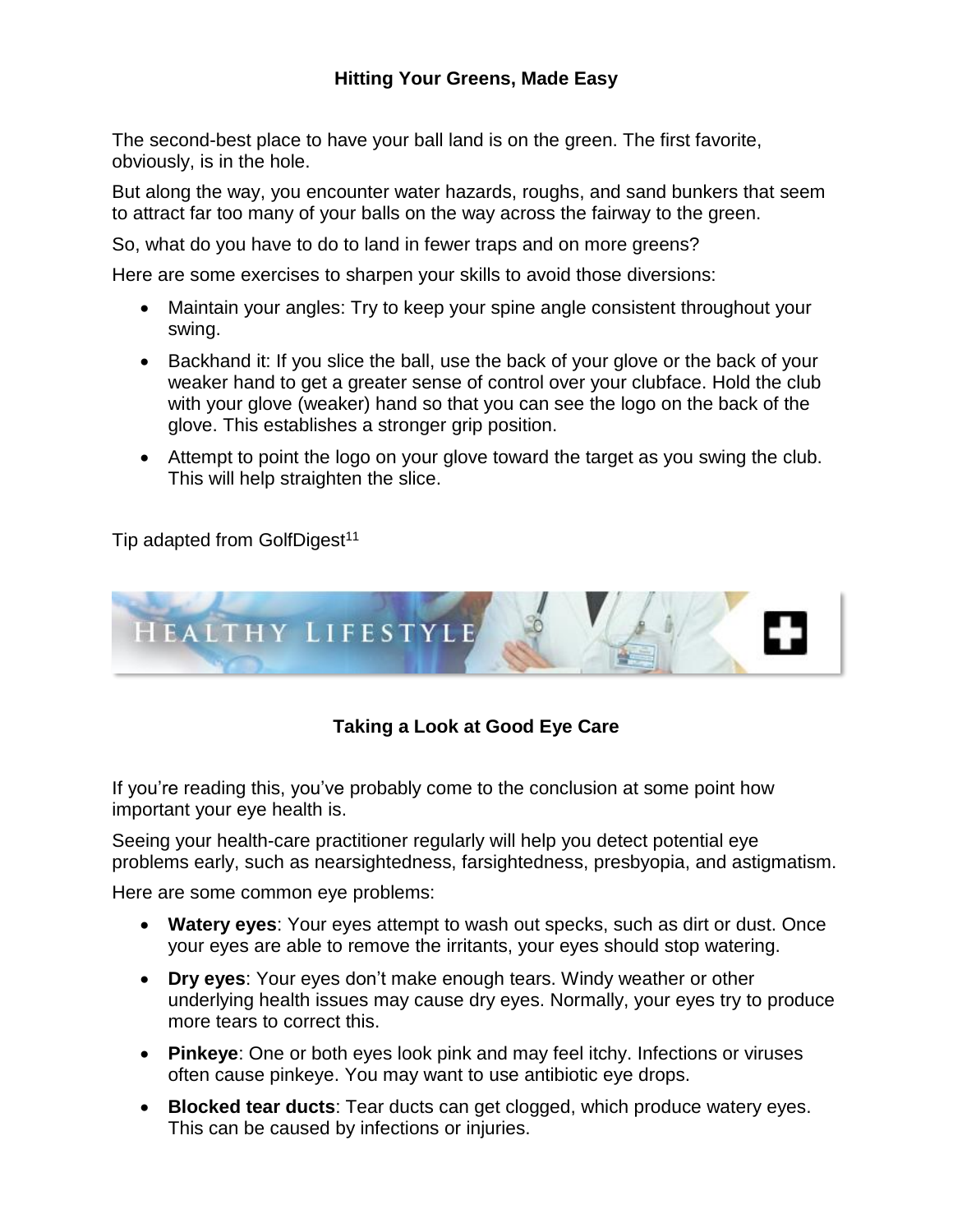- **Eye scratches**: Dirt, sand, or contact lenses can scratch your eyes, which may make your eyes hurt, get red and watery, or overly sensitive to light. Scratches usually heal within a couple days. You should seek medical help if you believe your cornea is torn.
- **Styes**: Swollen, red, painful lumps are the most obvious symptoms of a stye, which are caused by bacteria. Styes usually subside after a few days. The best treatment: Leave it alone. Don't touch it.

Regular eye exams can help prevent problems. You may need glasses, contact lenses, or other treatment to maintain good eye health.

Tips adapted from WebMD<sup>12</sup>



## **Travel the Eco-Friendly Way**

What's the world's largest industry? It's tourism, and ecotourism is the single, fastest growing segment within the industry.

Here are some tips to make traveling more earth friendly:

- Go with accredited ecotourism companies. Take a look at International Ecotourism Society's directory at [http://www.ecotourism.org/membersearch.](http://www.ecotourism.org/membersearch)
- When possible, fly direct or take a train.
- Use airlines' special ecofriendly programs. Some airlines offer passengers opportunities to support environmental causes.
- Take advantage of local or public transportation if it's available. If you plan to rent a car, ask for a hybrid or an electric one.
- Stay at hotels that offer ecofriendly programs.
- When you stay at hotels, tell management that service staff doesn't have to change your sheets and towels unless you make a request. Leave comment cards commending hotel staff if they complied with your requests.

Tip adapted from Conservation International<sup>13</sup>

#### *Share the Wealth of Knowledge!*

*Please share this market update with family, friends, or colleagues. We love being introduced!*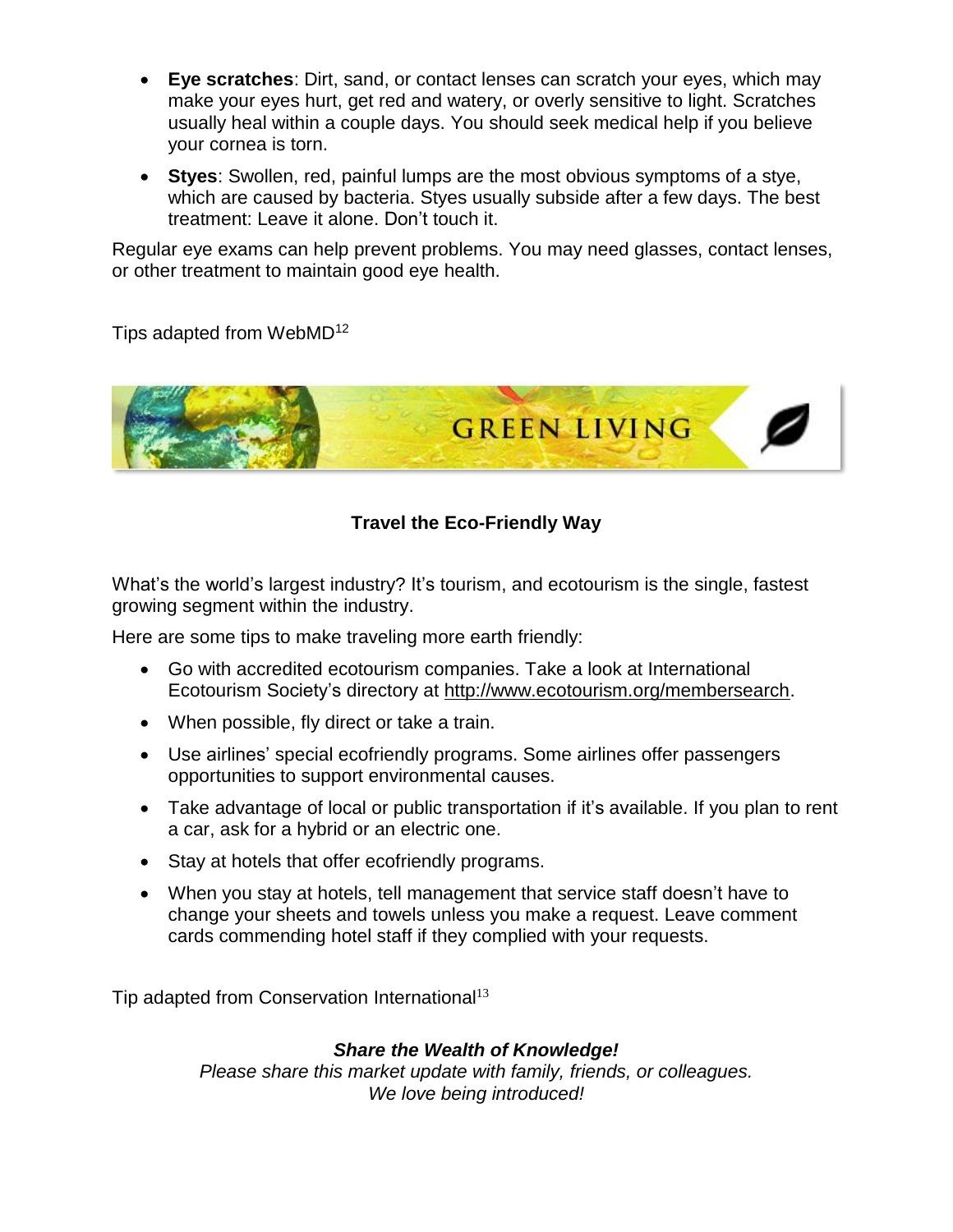Securities and Advisory Services offered through LPL Financial, a Registered Investment Advisor. Member FINRA/SIPC.

Investing involves risk including the potential loss of principal. No investment strategy can guarantee a profit or protect against loss in periods of declining values.

Diversification does not guarantee profit nor is it guaranteed to protect assets.

International investing involves special risks such as currency fluctuation and political instability and may not be suitable for all investors.

The Standard & Poor's 500 (S&P 500) is an unmanaged group of securities considered to be representative of the stock market in general.

The Dow Jones Industrial Average is a price-weighted average of 30 significant stocks traded on the New York Stock Exchange and the NASDAQ. The DJIA was invented by Charles Dow back in 1896.

The Nasdaq Composite is an index of the common stocks and similar securities listed on the NASDAQ stock market and is considered a broad indicator of the performance of stocks of technology companies and growth companies.

The MSCI EAFE Index was created by Morgan Stanley Capital International (MSCI) that serves as a benchmark of the performance in major international equity markets as represented by 21 major MSCI indices from Europe, Australia, and Southeast Asia.

The 10-year Treasury Note represents debt owed by the United States Treasury to the public. Since the U.S. Government is seen as a risk-free borrower, investors use the 10-year Treasury Note as a benchmark for the long-term bond market.

Opinions expressed are subject to change without notice and are not intended as investment advice or to predict future performance.

Past performance does not guarantee future results.

You cannot invest directly in an index.

 $\overline{a}$ 

Consult your financial professional before making any investment decision.

Fixed income investments are subject to various risks including changes in interest rates, credit quality, inflation risk, market valuations, prepayments, corporate events, tax ramifications and other factors.

These are the views of Platinum Advisor Strategies, LLC, and not necessarily those of the named representative, Broker dealer or Investment Advisor, and should not be construed as investment advice. Neither the named representative nor the named Broker dealer or Investment Advisor gives tax or legal advice. All information is believed to be from reliable sources; however, we make no representation as to its completeness or accuracy. Please consult your financial advisor for further information.

By clicking on these links, you will leave our server, as the links are located on another server. We have not independently verified the information available through this link. The link is provided to you as a matter of interest. Please click on the links below to leave and proceed to the selected site.

[http://performance.morningstar.com/Performance/index-c/performance-return.action?t=!DJI&region=usa&culture=en-US](http://performance.morningstar.com/Performance/index-c/performance-return.action?t=!DJI®ion=usa&culture=en-US)

<http://performance.morningstar.com/Performance/index-c/performance-return.action?t=@CCO>

[https://www.bloomberg.com/news/articles/2018-10-25/asia-stocks-set-to-rally-on-u-s-gains-bonds-slip-markets](https://www.bloomberg.com/news/articles/2018-10-25/asia-stocks-set-to-rally-on-u-s-gains-bonds-slip-markets-wrap?srnd=markets-vp)[wrap?srnd=markets-vp](https://www.bloomberg.com/news/articles/2018-10-25/asia-stocks-set-to-rally-on-u-s-gains-bonds-slip-markets-wrap?srnd=markets-vp)

<https://www.cnbc.com/2018/10/26/stock-market-us-futures-show-drop-for-dow.html>

<sup>1</sup> [http://performance.morningstar.com/Performance/index-c/performance-return.action?t=SPX&region=usa&culture=en-US](http://performance.morningstar.com/Performance/index-c/performance-return.action?t=SPX®ion=usa&culture=en-US)